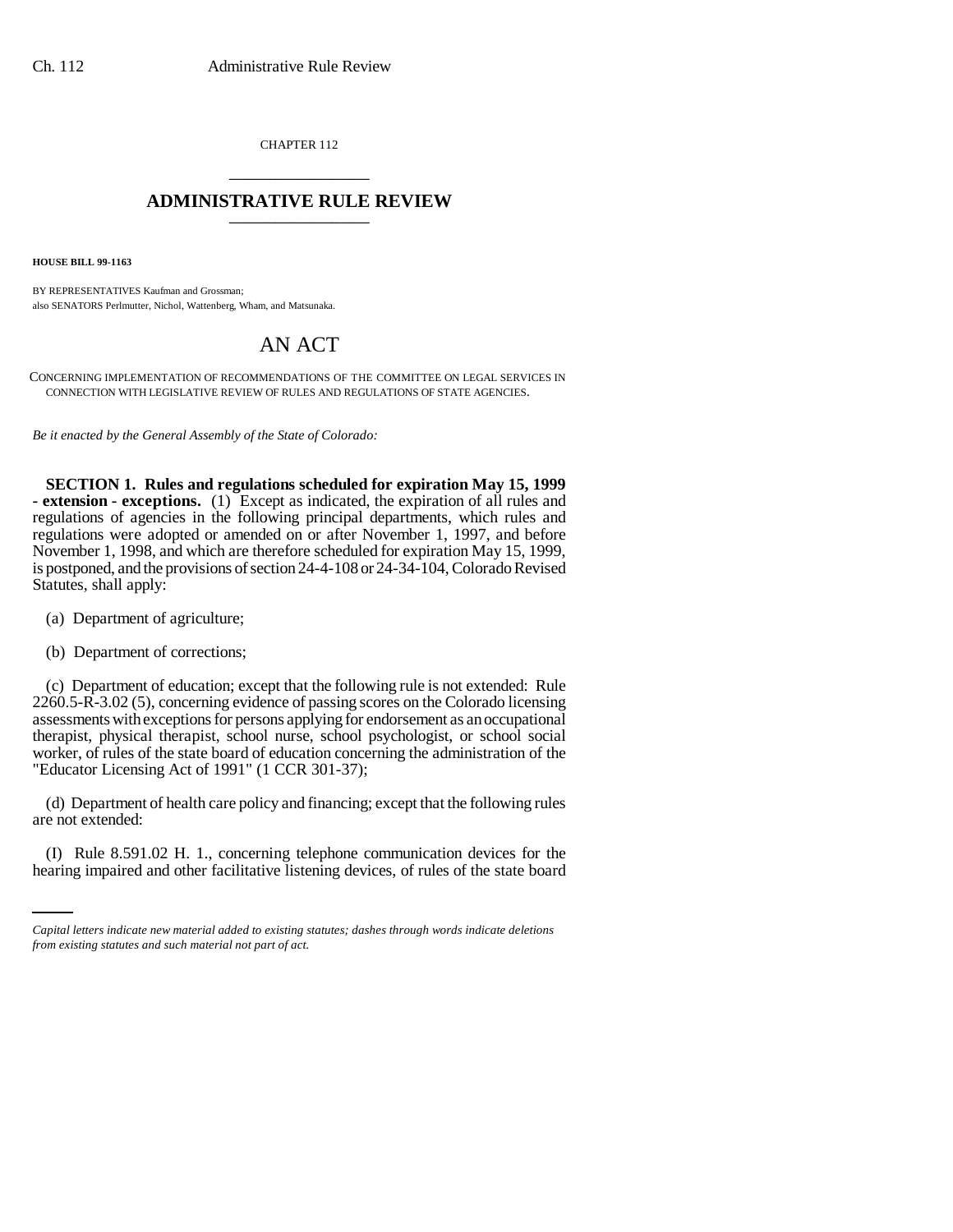of medical services concerning durable medical equipment and disposable medical supplies (10 CCR 2505-10);

(II) Rule 8.591.02 H. 5., concerning any other device, other than a wheelchair, that enables a person with a disability to communicate or maneuver, of rules of the state board of medical services concerning durable medical equipment and disposable medical supplies (10 CCR 2505-10);

(e) Department of higher education;

(f) Department of human services; except that the following rules are not extended:

(I) The following rules of the state board of human services concerning the Colorado works program (9 CCR 2503-1):

(A) Rules 3.605.5 and 3.605.6, concerning the definitions of cash assistance;

(B) Rule 3.600.12 B. 1., concerning a dependent child under the age of eighteen or who if age 6 through 18 is in school or an approved training program for purposes of participating in Colorado works;

(C) Rule 3.600.15 A., concerning assistance units which include an unmarried minor parent under the age of eighteen;

(D) Rule 3.602.1 D., concerning procedures for appealing the denial of any adverse action resulting from the denial of a Colorado works waiver;

(E) Rule 3.602.10, concerning the decision on the waiver being made by a panel;

(F) Rule 3.602.2, concerning counties granting waivers of any program requirements except work requirements that would make it more difficult for an applicant to escape domestic violence;

(G) Rule 3.620.2 B., concerning that the IRC is a contract between the participant and the county;

(H) The introductory portion to Rule 3.850.11, concerning the opportunity for state level fair hearing;

(II) The definition of "Conduct of an Employee of the County Department of Social Services" in Rule 7.200.3 A., of the rules of the state board of human services concerning the child welfare grievance resolution process (12 CCR 2509-3);

(III) Rule 7.304.62 J., concerning the county department not moving a child from one short-term emergency placement to another unless all reasonable efforts to place the child in a more permanent setting have been exhausted, of the rules of the state board of human services concerning child welfare services (12 CCR 2509-4);

(IV) Rule 7.307.1, concerning use and observance of the compact, of the rules of the state board of human services concerning child welfare services (12 CCR 2509-4);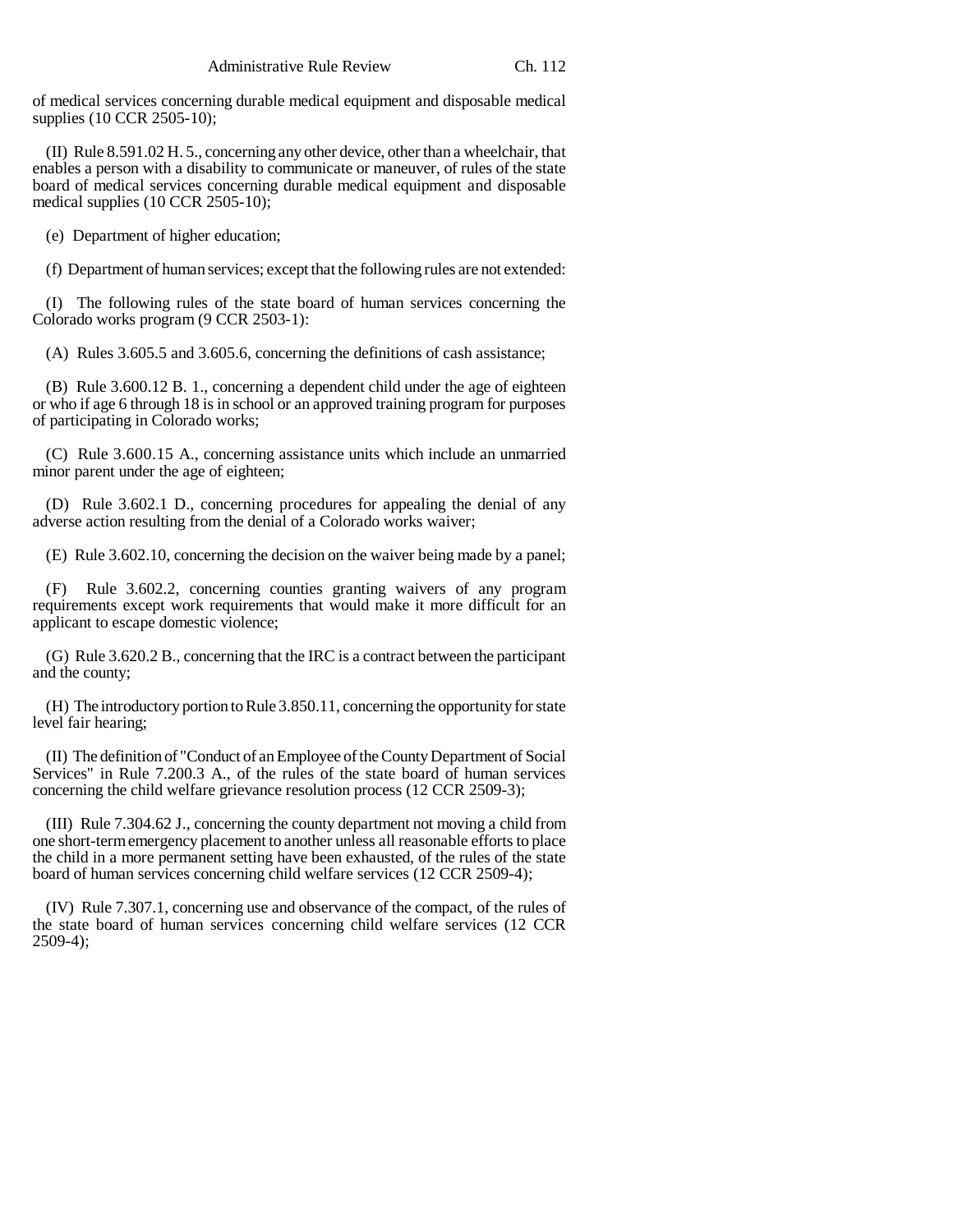Ch. 112 Administrative Rule Review

(g) Department of labor and employment;

(h) Department of law;

(i) Department of local affairs;

(j) Department of natural resources;

(k) Department of personnel; except that the following rules are not extended:

(I) The following rules of the state personnel board concerning the implementation of Colorado peak performance (4 CCR 801):

(A) R-6-4, concerning an unsatisfactory performance rating;

(B) R-8-5, concerning grievance and what is grievable and not grievable;

(II) The following rules of the executive director of the department of personnel, concerning the implementation of Colorado peak performance for classified state employees (4 CCR 801):

(A) P-6-1, concerning the director establishing guidelines governing the performance management and evaluation system for employees;

(B) P-8-13, concerning the performance management review process being an open, impartial process that is not a grievance or appeal;

(C) P-8-17, concerning performance management review process;

(D) P-12-23, concerning the definition of performance management review process under CPP;

(l) Department of public health and environment; except that the following rule is not extended: Rule 303. N., concerning interfacility consultation and transfer pediatric, of chapter 3 of the rules of the board of health concerning the statewide trauma system (6 CCR 1015-4);

(m) Department of public safety;

(n) Department of regulatory agencies;

(o) Department of revenue; except that the following rules are not extended:

(I) The thirteenth paragraph of Regulation 12-6-104 (3)(g), concerning upon request of the board that all applicants and licensees be required to submit to fingerprinting, of rules of the motor vehicle dealer board concerning dealing in motor vehicles (1 CCR 205-1);

(II) Rule 47.1-2002 (3) (a), concerning license condition or denial actions, of rules of the Colorado limited gaming control commission, concerning prehearing procedures for gaming licensing hearings (1 CCR 207-1);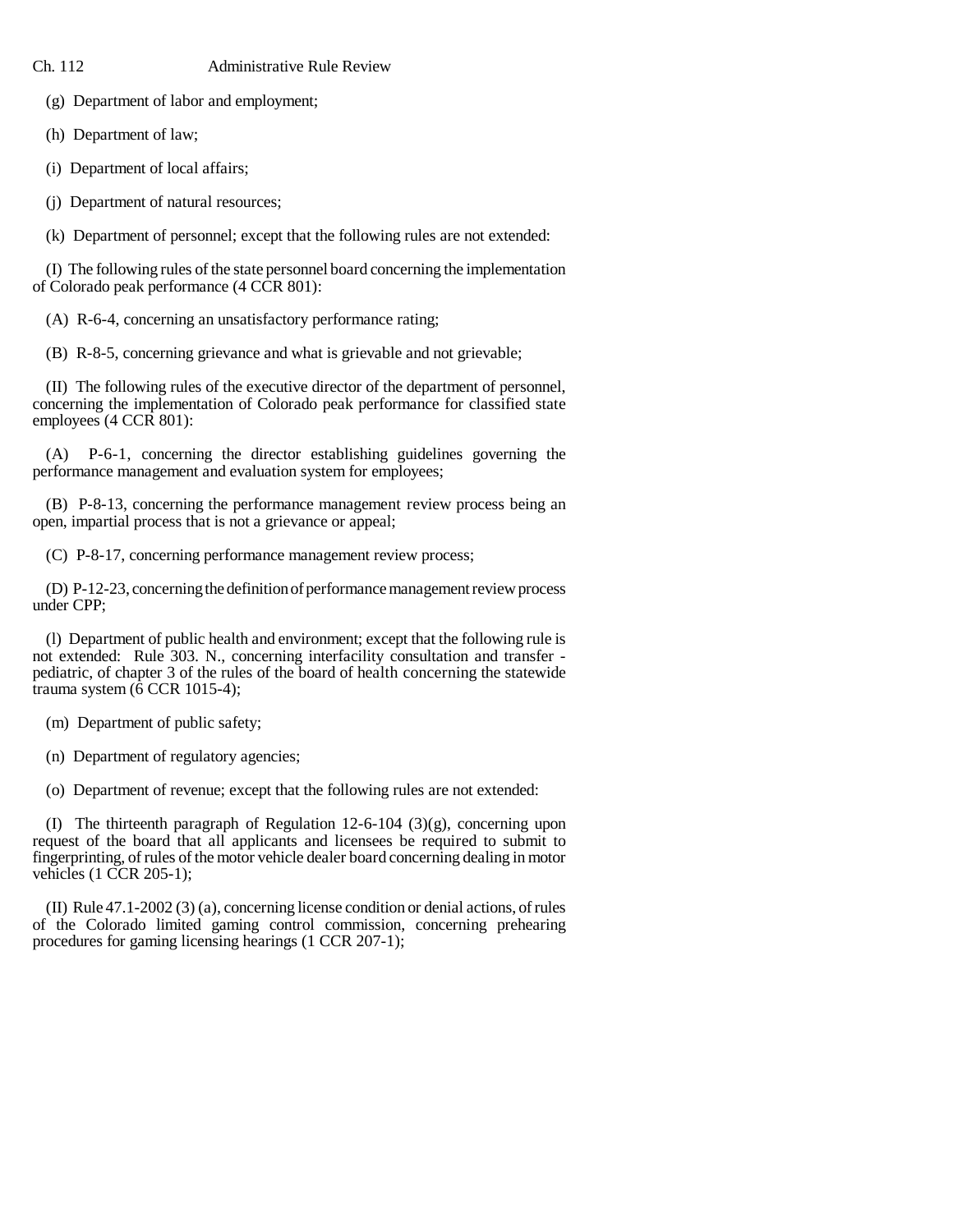(III) Rule 47.1-2002 (3) (a) (iv), concerning the presence of intervenors in a denial action, of rules of the Colorado limited gaming control commission, concerning prehearing procedures for gaming licensing hearings (1 CCR 207-1);

(p) Department of state;

(q) Department of transportation.

(2) The expiration of all rules and regulations of the public employee's retirement association, which rules and regulations were adopted or amended on or after November 1, 1997, and before November 1, 1998, and which are therefore scheduled for expiration May 15, 1999, is postponed.

(3) Rule  $2220-R-3.01(5)(a)(i)$ , (ii), (v), and (vi), concerning the contents of the comprehensive plan, of rules of the state board of education concerning administration of the "Exceptional Children's Educational Act", (1 CCR 301-8) were not extended in SB 98-109, enacted at the second regular session of the sixty-first general assembly. The committee on legal services has determined that those rules were subsequently repromulgated by the state board of education without authority to promulgate those rules having been granted to the state board of education by a statutory amendment or by the state constitution or by a judicial determination that statutory or constitutional authority exists in accordance with section 24-4-103 (8) (d), Colorado Revised Statutes. The committee on legal services has determined that such repromulgation violates the requirements of section 24-4-103 (8) (d), Colorado Revised Statutes, regarding the repromulgation of rules allowed to expire and that as a result these rules are void by operation of law.

(4) Rule 304., concerning pediatric trauma designation criteria, of chapter 3 of the rules on the statewide trauma system of the state board of health, of the department of public health and environment, (6 CCR 1015-4), which rules were adopted on or after November 1, 1996, and before November 1, 1997, is repealed.

(5) The recommendations of the committee on legal services as reflected in this act shall apply to the specified rules in the form in which said rules were considered and acted upon by the committee. Any amendments or other changes in the specified rules that became effective before November 1, 1998, that comply with the recommendations of the committee on legal services are not affected by this act. Any subsequent amendments or other changes in the specified rules that became effective on or after November 1, 1998, are not affected by this act.

**SECTION 2. Pilot project for review of rules - extended.** In H.B. 97-1193 and S.B. 98-109, the general assembly authorized the committee on legal services to conduct a pilot project for the prioritization of the review of executive branch rules. In the interests of using staff resources efficiently in carrying out the rule review functions pursuant to section 24-4-103, Colorado Revised Statutes, and to gather more information on the effectiveness of such an approach, the committee on legal services is authorized to direct the staff of the office of legislative legal services to continue to operate the pilot project for the prioritization of the review of executive branch rules adopted or amended on or after November 1, 1998, and before November 1, 2000. The pilot project shall require that every rule submitted be reviewed but shall provide for appropriate graduated levels of review based on